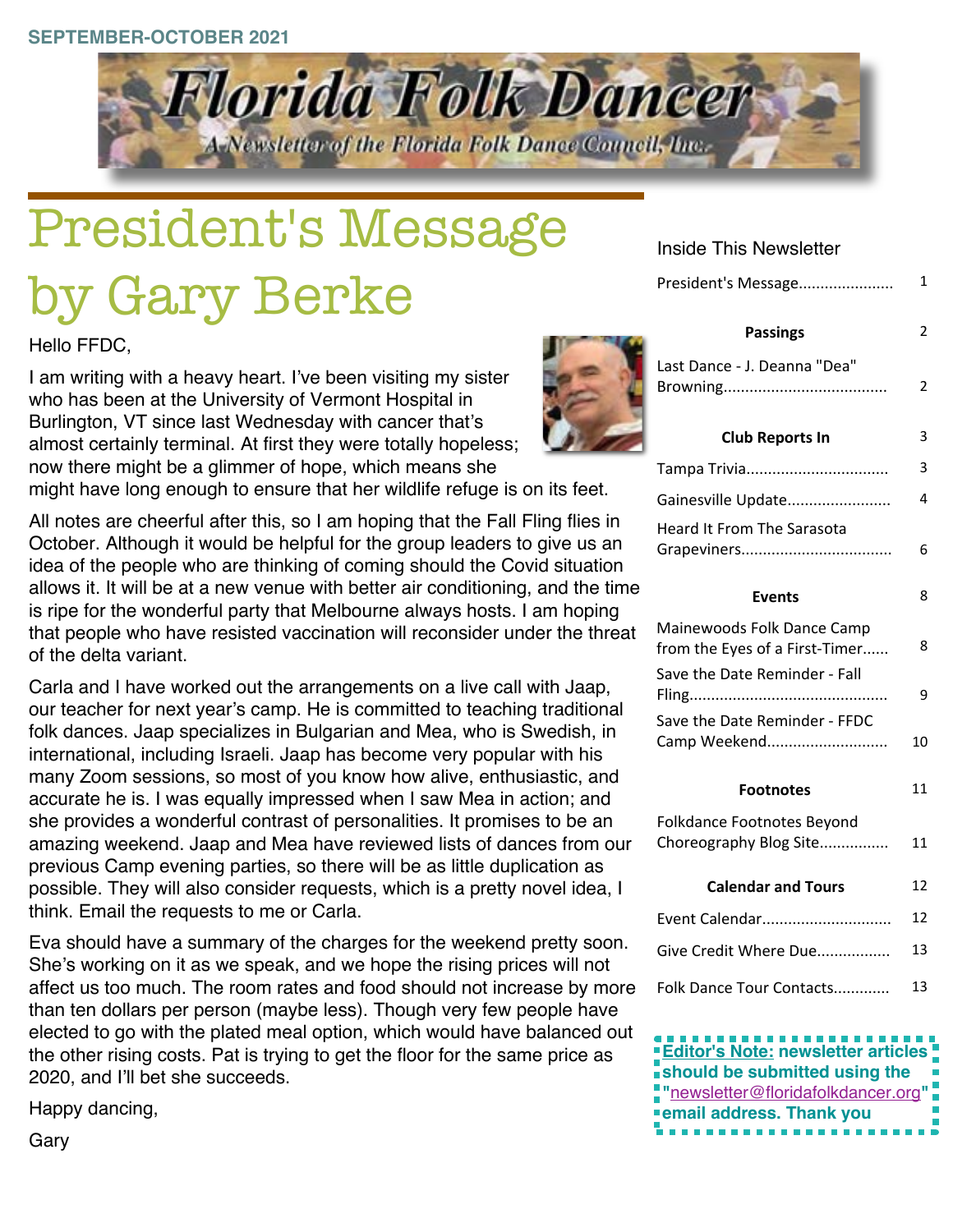Editor's Note: Gary hinted at his sister's passion in the first paragraph of his article, but I thought many of vou would be interested in knowing more of the details (if you don't know already). The wildlife refuge is the **Adirondack Wildlife Refuge, located in Wilmington, NY (upstate NY in the Plattsburg area). The website is** [www.adirondackwildlife.org](http://www.adirondackwildlife.org)**. It looks to be a pretty amazing place.**

## Passings

## Last Dance - J. Deanna "Dea" Browning by Joyce Dewsbury



It was with great sadness that we learned that J. Deanna "Dea" Browning had passed away recently. Dea loved life, laughter, and music. She was a talented fiddle player, and she attended and played in the Florida Folk Festival and the Florida State Fiddler's Convention. For over twenty years she hosted a weekly acoustic jam, the Half-Fasst Jam, at her home. She received her Bachelor of Science in Nursing and Master of Science in Nursing, and she was a boardcertified Dermatologist Nurse Practitioner at the Malcolm Randall Veterans Affairs Medical Center in Gainesville until her retirement in 2005 after nearly thirty years of service.

Dea was not as active in folk dancing in recent years, but in the past she had been a very active participant at our weekly folk dancing sessions and she was also an enthusiastic member of the performing group. Occasionally, when she

had time in recent years, she would come by to dance with us. It was always such a joy to see her as she had such enthusiasm for dancing and love for all of us. We will miss Dea very much.

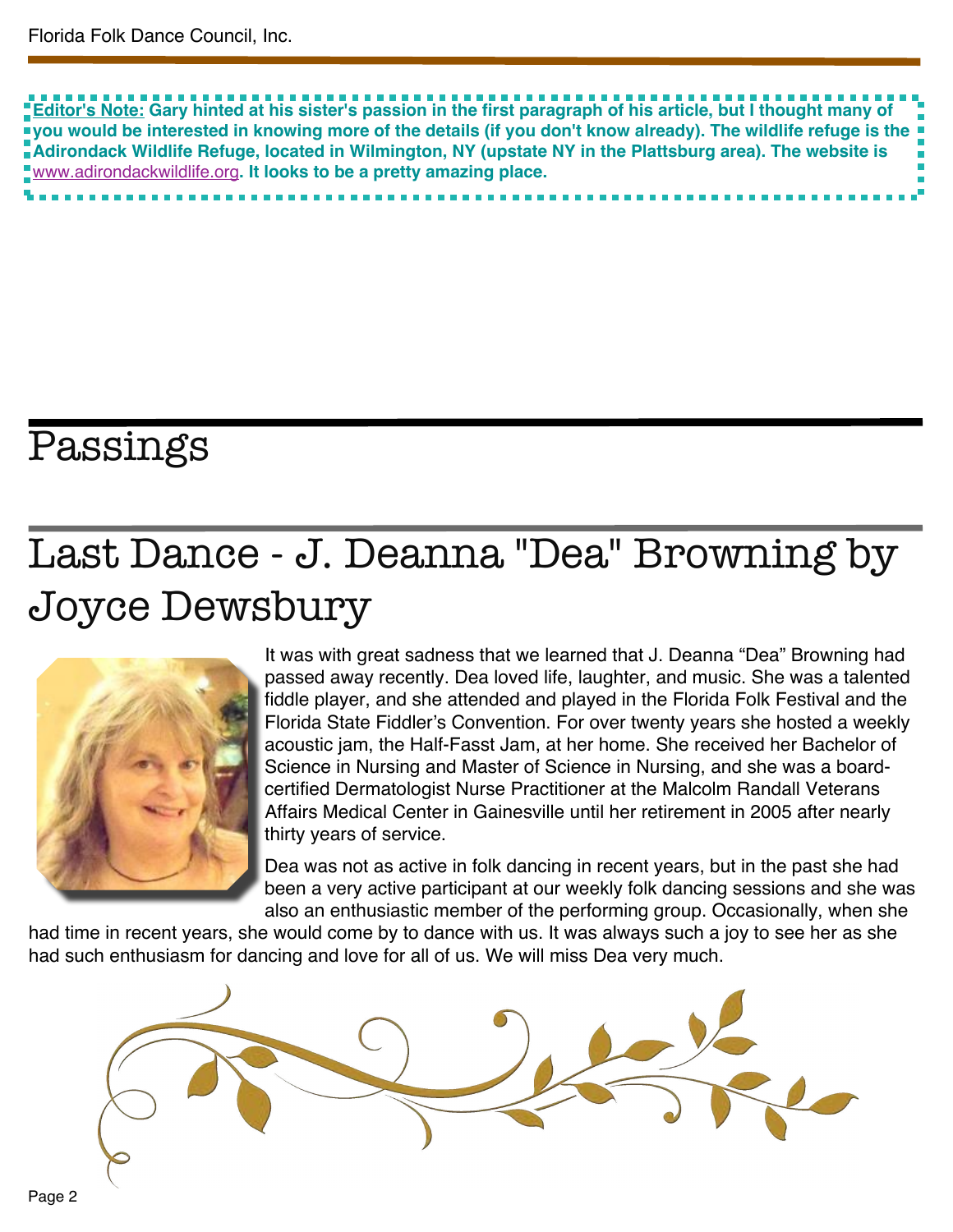## Club Reports In

#### Tampa Trivia by Terry Abrahams



Last issue I had to do my article over, thanks to an email problem between Vicki and me. So now I remember what I forgot to put in the do-over. I have a box of records – yes, records– that someone gave me. I don't remember when or where. But they are all international records. I would imagine someone gave them to me for the Olga Princi auction, or at least to give away. If you are that person, could you let me know. I have no idea how long I've had them. I cleaned out a cupboard I forgot I had! So, let me know if it was you.

We're thinking about making next camp special since it is the FFDC's 50th anniversary. If you have any pictures of "old" times that you think would look good on a wall, start collecting. Especially pictures of friends who have passed. I'm going to update the quilt – good excuse to get going again, although I couldn't match the "decoration" in between t-shirts – so it won't look great – but it will be there. So far it's Pat, Judith, and I working the celebratory ideas. If you want in – just let Pat or I know. Or if you just have a good idea we may not have thought of – like decorations, etc. tell us that.

We're still up and dancing at Andi's on Friday nights. Thank heavens for her dining room. She's off to Vancouver, though, in a few weeks. So I guess we'll have a break, unless, by a miracle, the rec center opens again. With the Delta thing going on, it may never open. We still have Hanson and Joanne coming – what great dancers they are, and they're also so nice! A pleasure to have them. Hanson was a professional ballet dancer in Turkey way back and

his talent shows. He remembers all the dances (that he wants to) that Tineke and Maurits taught when they came to camp, so we do a number of those. Joanne is the daughter of Anna Trakis, who was the Executive Director of the St. Petersburg International Folk Fair Society, Inc. (SPIFFS). She has folk danced all those years with her mom and knows lots of Greek dances and had her own Greek troop (influenced I'm sure by her father, who was Greek).

We're also doing a number of the pandemic dances that we learned on Zoom. Andi taught us the "crane" dance (Lubili) which is our present favorite, and Shantel (not a pandemic, but also a favorite). And we all enjoyed Zooming the Stockton camp – what a good job they did.

Judith was on AGT on June 6. They did a real short version – a disappointment, but there, nevertheless. She got all "yes's" from the judges, but has no plans to be "picked" to be in the finals – says she's had her moment of glory.

As you know, I'm a fencer and it was wonderful watching an American gal win the foil at the Olympics – first time for the USA!

Well, this column must be jinxed. Huge storm knocked out my computer and I had to stop a while. Luckily, I have a new computer that automatically saves, so I didn't have to start from scratch this time. Take care everyone – get your vax, wear your masks – we're in trouble again. Hope to see you in Melbourne.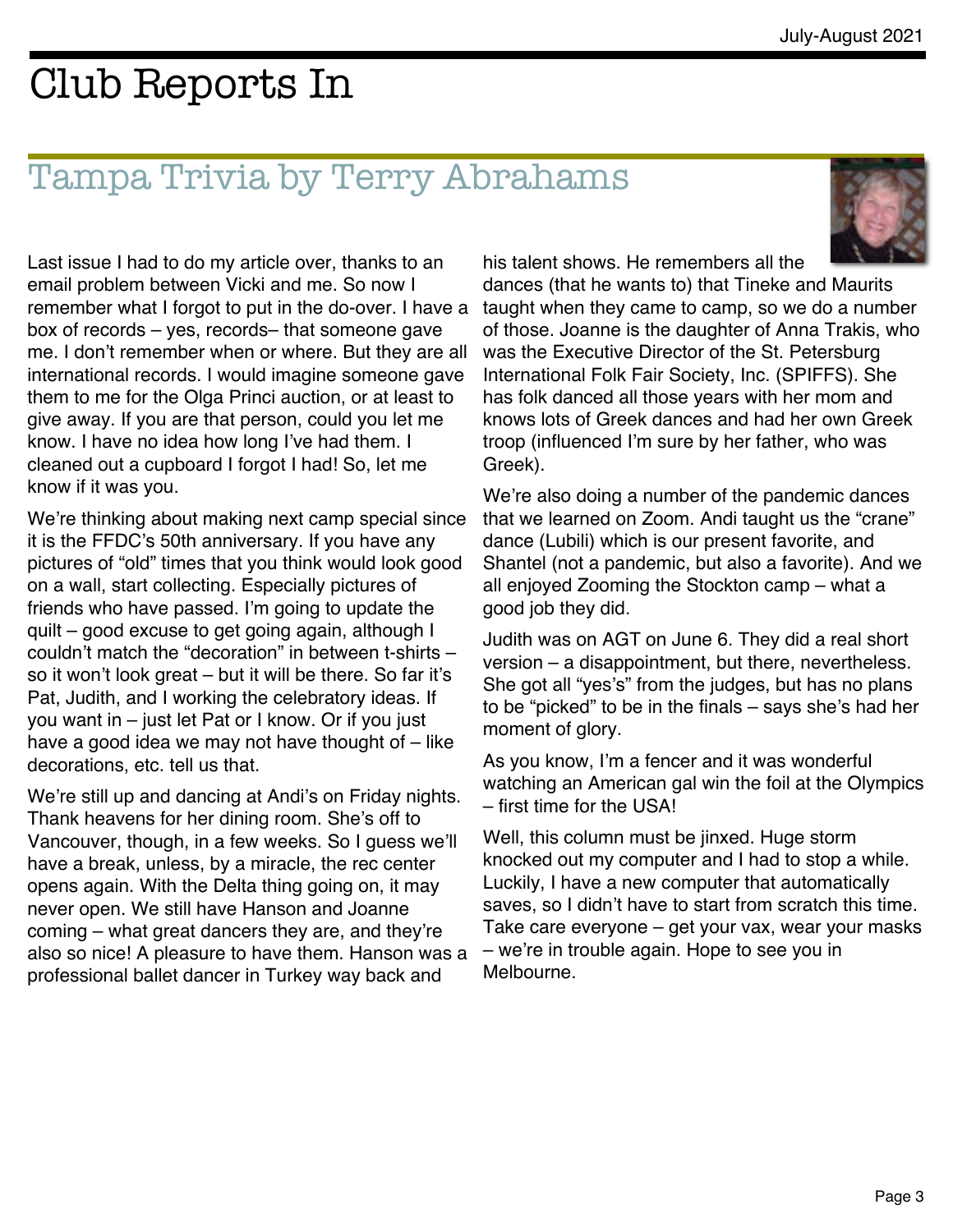## Gainesville Update by Joyce Dewsbury

We are still dancing but the Rosa B. Williams Center is not yet open. This past month has been a down turn for all of us as the coronavirus and the Delta variant have caused such an upsurge in cases. The good news is that we are still dancing every Friday night in the Welcome Center in Hawthorne which Joyce Story kindly procured for us. Mainly due to the virus, our attendance has been much smaller than in the past. But we are hopeful that this will change once the virus has been curtailed and the Rosa B. Williams Center is again open. Following are some recent photos and a brief explanation.

Here we are on July 23. Julieta figured out a way to take a photo using an extension rod on her iPhone. Left to right are me (Joyce D.), June, Bo, Gary, Joyce S., Peter, and Heather.



And here we are on July 30. Nancy to the right joined us dancing on this evening.



June asked those of us who were able to dance at a carport sale for AAUW. This is a photo from the first time the performance occurred. Someone wrote on Facebook along with the photo that was posted…. "doesn't every carport sale have folk dancers?". Such a neat idea.



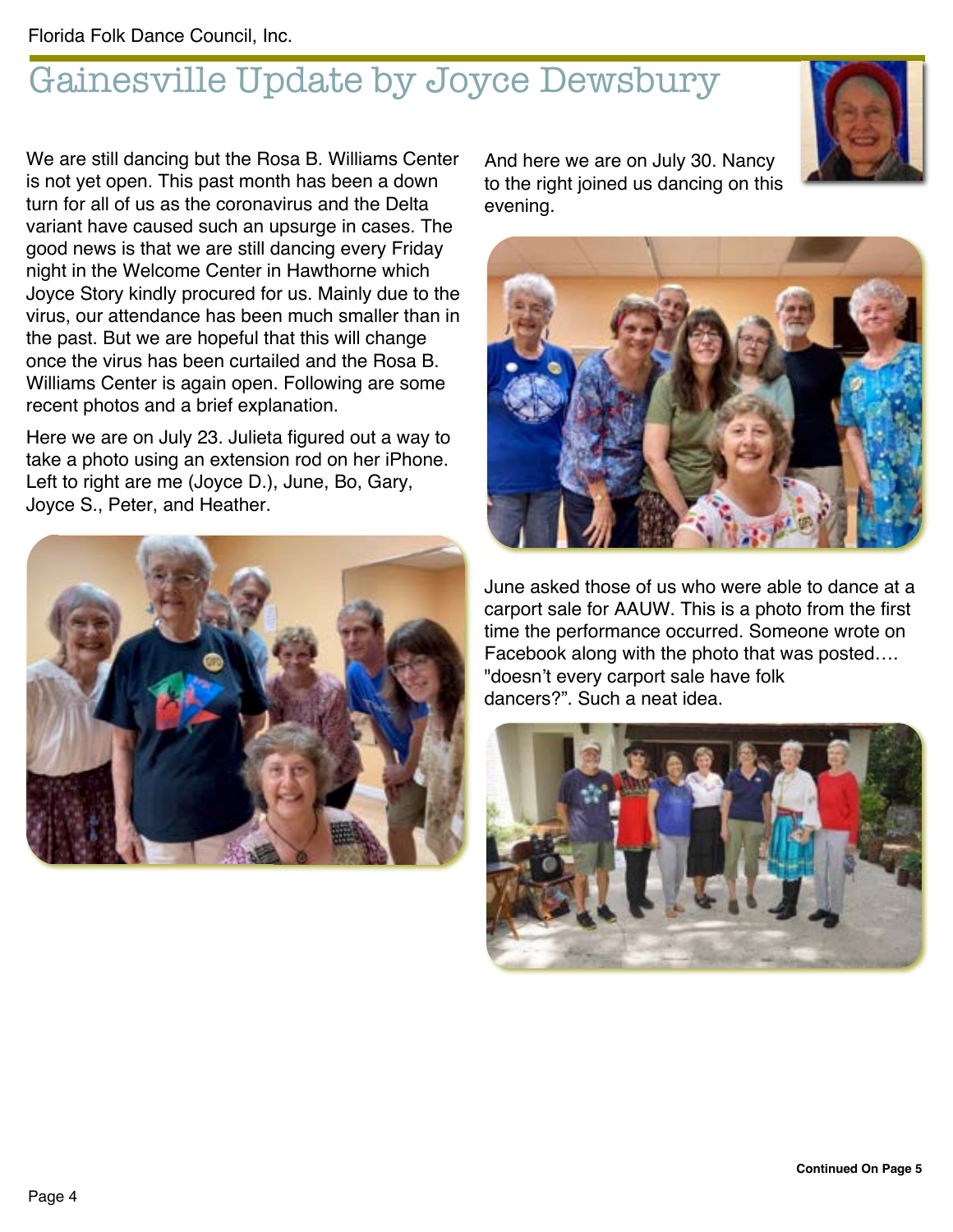### Gainesville Update (continued)

#### **Continued From Page 4**

We danced at the Welcome Center again on August 6. Left to right are June, me, Felipe, Heather, Julieta in front, Peter, Joyce S. and Nancy. I am not sure we had a birthday to celebrate but the balloon added a nice touch.



Here is the last photo from August 13. A smaller but still very energetic and enthusiastic group.



I hope everyone is able to continue dancing and also survive this continuing nightmare. May we all stay healthy and safe.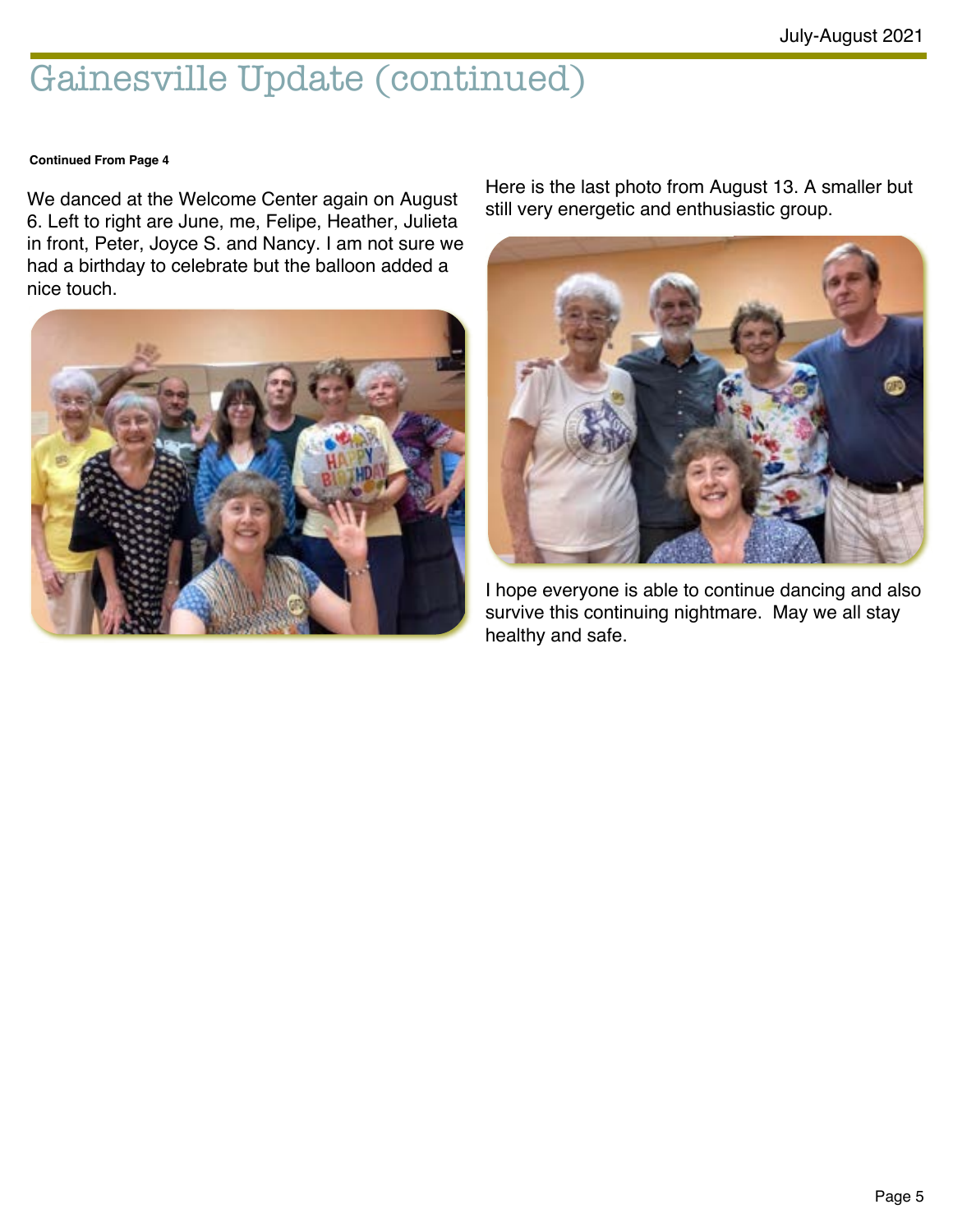## Heard It From The Sarasota Grapeviners by Carol Spangler

I'm happy to report an update on Andi Kapplin's "life long commitment" to folk dance as her story continues. The Grapeviners teacher/leader has been invited to teach and lead Israeli dance at Mountain Playshop, the international folk dance weekend held September 24-26 in Black Mountain, NC. Playshop has provided a forum for dancers to learn new material and is a great destination for dancers to share their love of dance in the beautiful Smoky **Mountains** 

And, she also made the cover of The Society of Folk Dance Historians "Report To Members." The banner headline reads: "This issue is dedicated to Andi Kapplin." followed on page one with the following commendation:

#### ISSUE DEDICATION

"*Andi Kapplin (Tampa, FL) is a*

*pillar of the Florida folk dance and Israeli dance communities and has been a steadfast member of the Society for decades. Blessings on Andi and other such people who see beyond their own horizon—and act on what they see."*

It is wonderful to see her dedication honored and appreciated by her own colleagues in the field. The Grapeviners are proud to have her as their teacher and congratulate her on her wonderful accomplishments. We also know how lucky we are to have her every Wednesday to inspire and lead us through old dances that we love and new ones that we can add to our list.



Here's a photo of Andi in "full swing"!

Now for the "Folk Stories from Grapeviners" portion of our report. The first is from Susan Barach. Susan is the Coordinator and Treasurer of the Grapeviners. Susan also has the honor of being the first person I contacted when I found the Grapeviners and made me feel welcome before I even got to my first dance session. Her story begins when she moved to Sarasota in 2000. You will hear a little echo from Andi's journey in her story. One of the first things she did was to check in with the local JCC and see if they had any dancing. There was an Israeli dance class that she joined. While dancing with the group, they asked if she went to international folk dancing on

Wednesday nights (sound familiar?). After all, she had only been in Sarasota for a week! But, international folk dancers don't waste any time when they see a prospective dancer to add to the circle. She tried it and loved it, but was afraid she would never learn all the steps and patterns. Well, 20 years later she continues to go every Wednesday and she "still loves it." In addition to her Israeli dances, she has many favorite international dances. Susan says, "To me the music is the most important element of a dance. If I don't like the music, I most likely will not enjoy the dance."

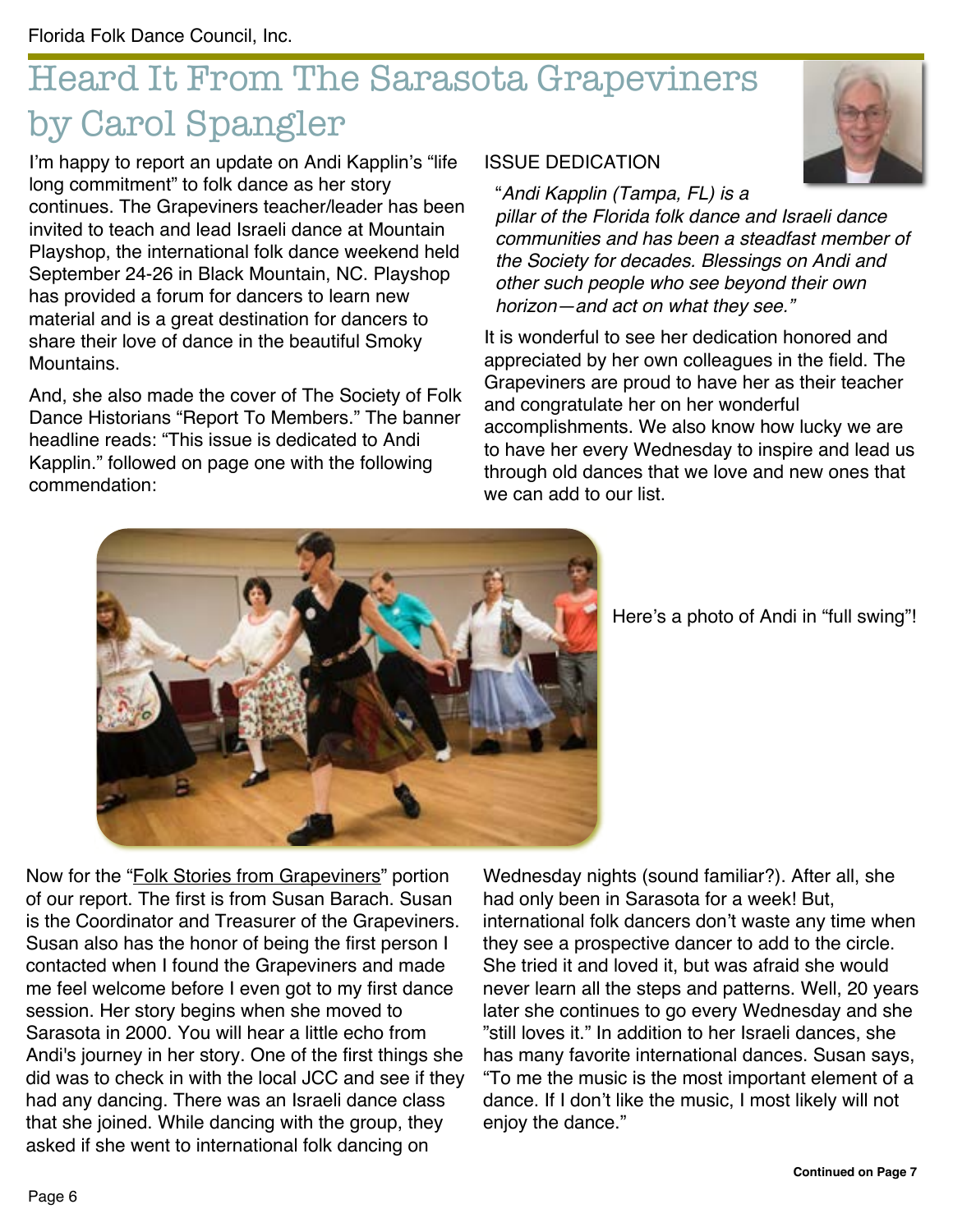## Heard It From The Sarasota Grapeviners (Continued)

#### **Continued From Page6**

Next, we have a great story literally "from another country." I love this story from Jan Gliden because it shows the way folk dancing creates deep connections even among strangers. It is a wonderful way to visit a country and leave your "tourist badge" at the door. Jan describes folk dancing in another country as "One of the most memorable events for myself as a folk dancer and a traveler." In the summer of 2018, she was visiting a friend in a small town near Norwich, England. They found out about a dance and decided to attend. Because she had done some English country dancing, she thought that's what she would be doing, but she was in for a big surprise. The type of dancing that they did that night was a mélange of Contra, Scottish, English, folk and barn dancing. It was done with partners, and the dances were all called and easy to follow. Of course,

it included a lovely tea break half way through with real china dishes that the ladies washed in the kitchen. (That might be my favorite part of the story.) How wonderful to meet the townsfolk in that way and participate in local activities that didn't involve sight seeing. She has also done Scottish dancing in Scotland and had a fabulous time without knowing how to do the dances ahead of time; a real feat in itself. Because of these experiences, she encourages any folk dancers going overseas to check out the dance possibilities in the local areas. Her final comment - "You will really create more memories, and maybe make some new friends along the way!" In the photo below, Jan is in the front row to the left of the woman in the olive green dress. She looks like she fits right in!

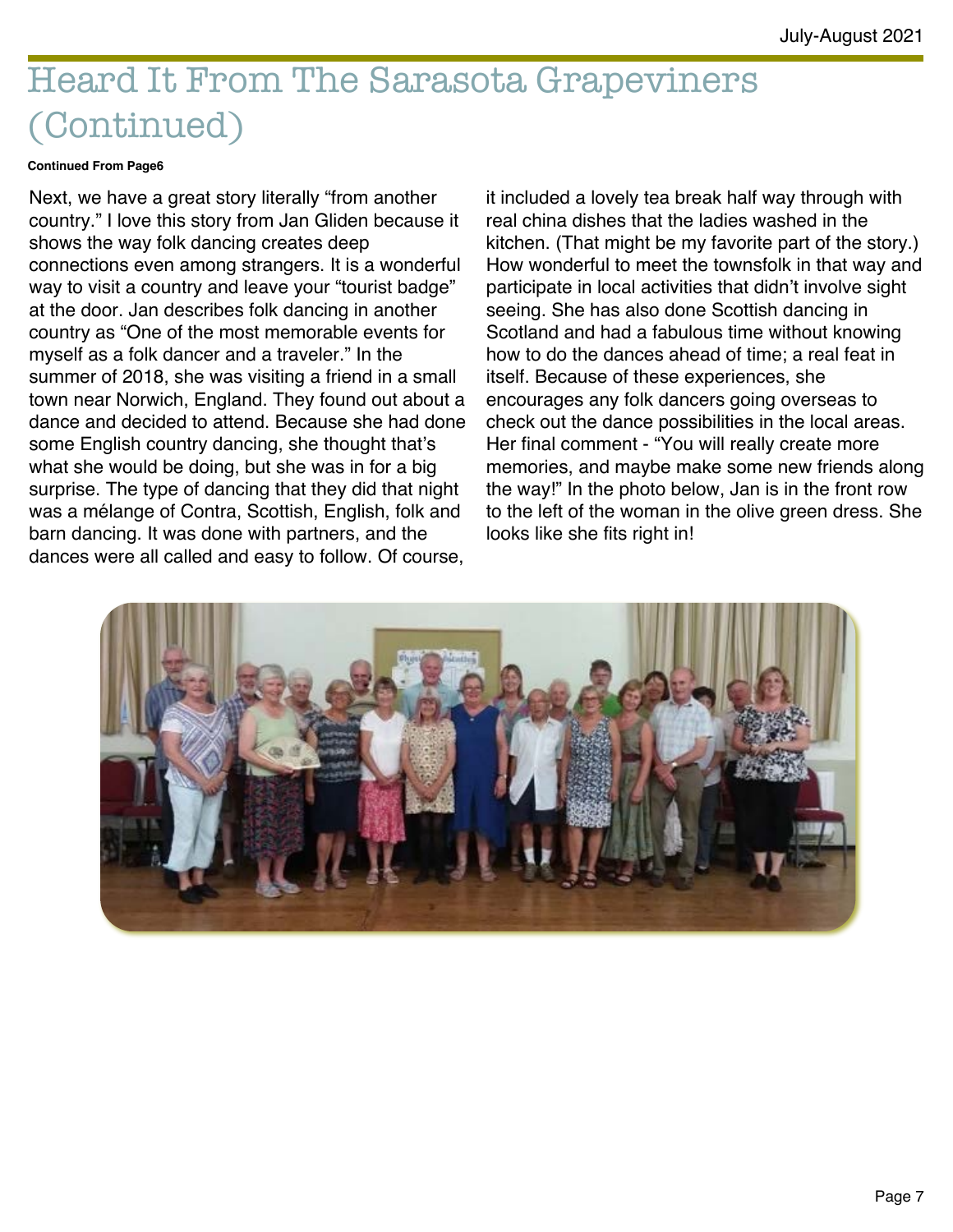### Events

## Mainewoods Folk Dance Camp from the Eyes of a First-Timer By Pat Henderson

I had the great pleasure to attend the first week of Mainewoods Folk Dance Camp August 15-21 this year. My husband, Bobby Q. and I wanted to go where there would be dancing in person as soon as we could, so this fit the bill. They required everyone to prove vaccination. We flew into Manchester, NH from Orlando and rented a car that we drove to Fryeburg, ME. The venue was Indian Acres Camp for Boys, a camp dating back to the 1920s. The cabins were rustic and the dance hall building had a nice wooden floor. It was on the Saco River and a few ventured down the sandy cliff to enter the river.

The camp started on a Sunday with a reception before dinner. We had a dance party with the Pixton-Poirier Band from Boston who played for awhile before we switched to recorded music. They were absolutely incredible and a lot of fun. Each of the teachers taught an introductory dance that evening. The teachers for the week were: Penny Brichta (Israeli), Tom Bozigian and Sheree King (Armenian), and Michael Ginsburg (Balkan). Each taught for an hour each morning, Monday through Thursday and also did Once Over Lightly after dinner before the night party. On Friday morning, they did their review and they had an extra 15 minutes although some did

not need that much time. In the afternoons, there were music and singing lessons, advanced dancing,



ethnic committee meetings, and Scottish dancing with Patricia Williams. The dance party ended around 11 pm when a snack was served and that was followed by Late Night Dancing.



On Wednesday night, they had Binge dancing to see how late dancers would stay and this year, it was only 1 am! This was the night that locals could crash the night party and we had a few. Each night had a theme so Monday was Scottish, Tuesday was Armenian, Wednesday was Israeli, Thursday was Balkan,

and Friday was international with a 14 item dinner smorgasbord. We had special decorations and activities to go with each theme. The food was ethnic and fantastic. There was a kitchen crew of dancers who assisted the chefs. It was surreal to meet in

person a lot of dance leaders that we knew on Zoom. We also met Tom and Barbara Pixton and Julia Poirier who were on our Flying Tomatoes CD, one of the first folk dance CDs. We had a very enjoyable week and would recommend it to other folk dancers. However, first we had weather too cold, particularly overnight and then it was too hot. So put in an order for moderate weather when you go!

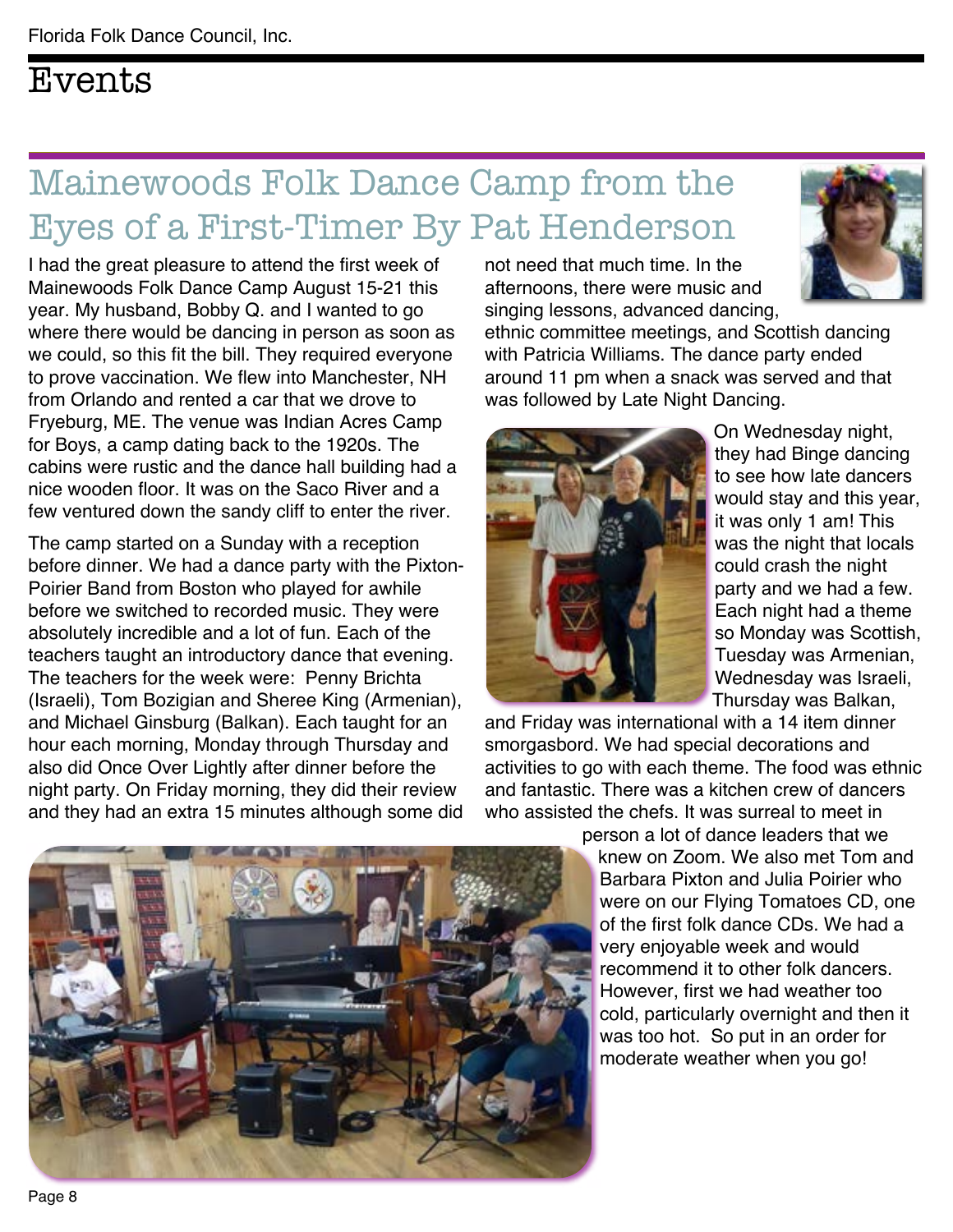### Save the Date Reminder - Fall Fling Flyer

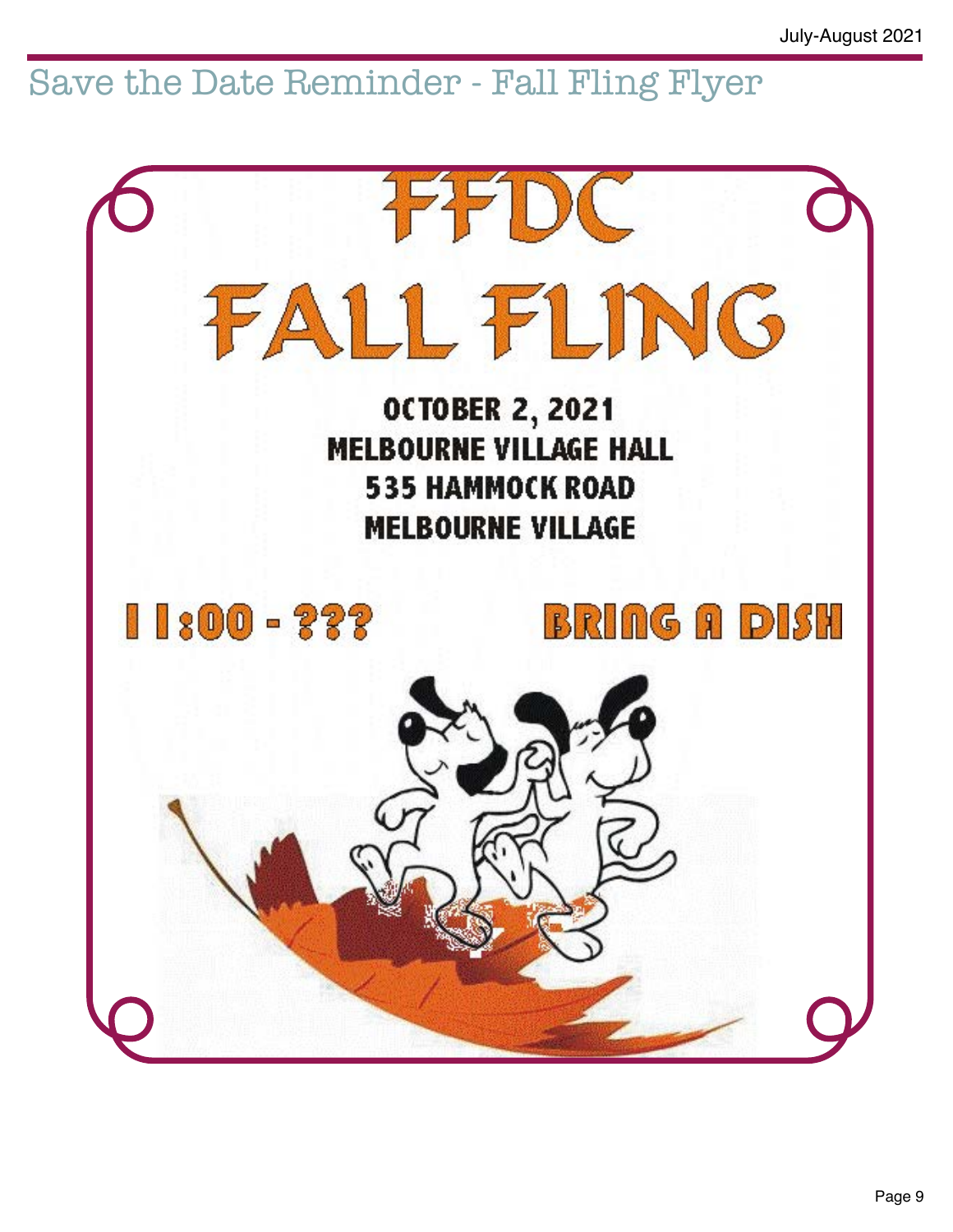Save the Date Reminder - FFDC Camp Weekend Flyer

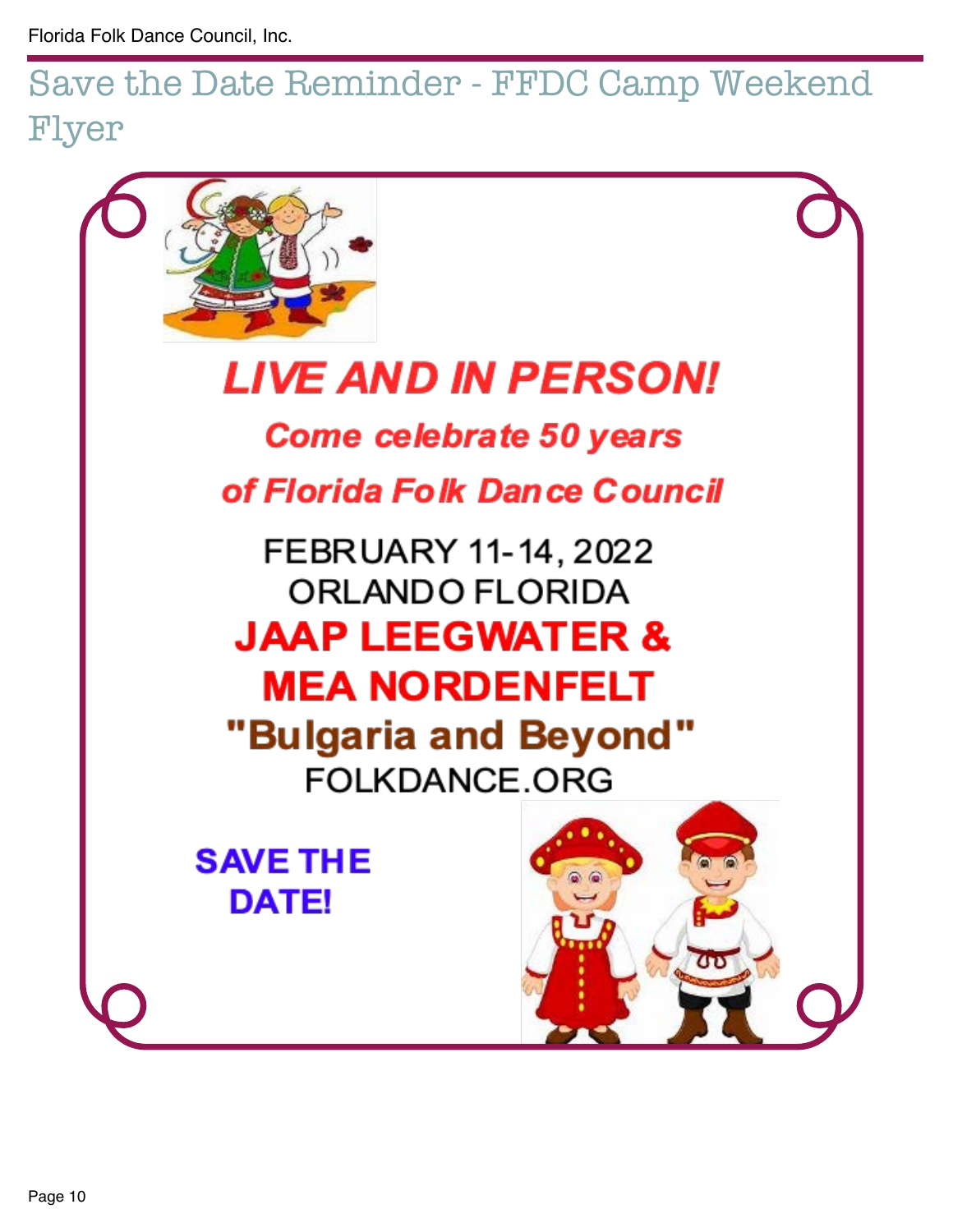## Foot Notes

## Folkdance Footnotes Beyond Choreography Blog Site by Terry Abrahams

For those of you who haven't yet subscribed to it, the website blog *Folkdance Footnotes Beyond Choreography* (created and run by Don Buskirk) is a plethora of well-written, interesting, creative, informative, and unusual articles on folk dancing. It would be easy to spend hours perusing all the different articles. It is also easy to sign up to receive notifications of new blogs when posted - just scroll down on the home page until you find where you can enter a valid email address, enter yours, and hit return. You'll need to confirm you signed up - an email from Folkdance Footnotes will be in your inbox - use it to confirm.

If you want to first check out some of the possibilities, click this link to read *A new approach to recreational folk dancing – Phase 4?*: [https://folkdancefootnotes.org/begin/a-new-approach-to-recreational-folk-dancing](https://folkdancefootnotes.org/begin/a-new-approach-to-recreational-folk-dancing-phase-4/%22%20%5Ct%20%2244tyCoamCQDpQ38o_K6jNfZ)[phase-4/.](https://folkdancefootnotes.org/begin/a-new-approach-to-recreational-folk-dancing-phase-4/%22%20%5Ct%20%2244tyCoamCQDpQ38o_K6jNfZ) Note that the "Terry" mentioned in the article is not me! If you want to sign up after reading this, click on this icon at the top of the site to get to the home page, then scroll down for where to enter your email address.



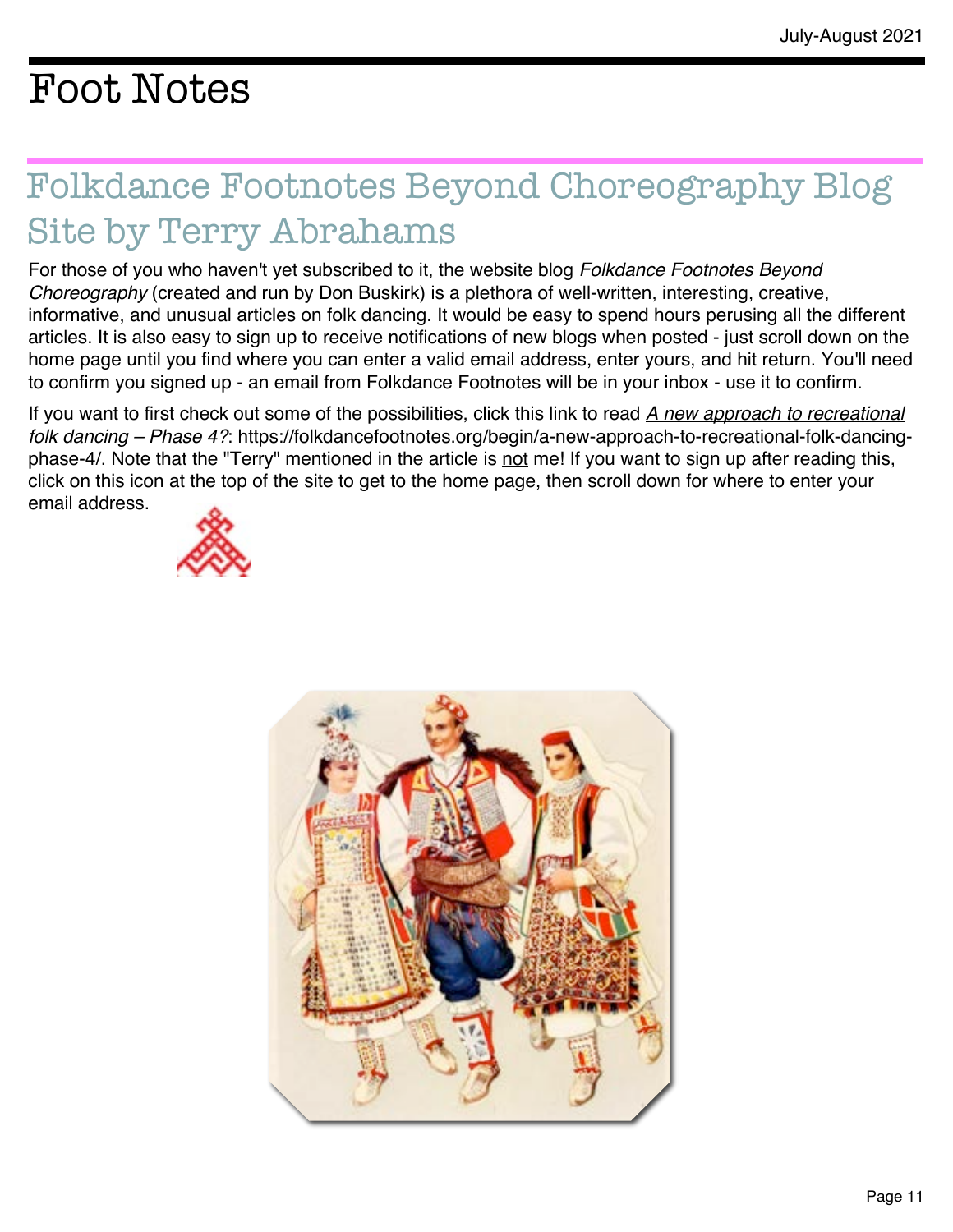## Calendar and Tours

Look for more information on events, tours, and cruises on the FFDC website calendar: [www.folkdance.org](http://www.folkdance.org)

#### Event Calendar

#### *Look Before You Leap...Or Go Dancing...*

| We continue to owe a debt of graditude to Pat Henderson for maintaining this event list. Remember this data is a moving target. Many, but not all events, are no longer virtual. Check and recheck the status if you plan on attending or participating. Please do not rely only on what is printed below or on the FFDC website.

| For the below list, those events which are scheduled to be **virtual** are indicated with a "V" after the date.

| 2021-09-02 V | Karmiel USA - Israeli Folk Dance Weekend, Highlands, NC, karmielusa.com                           |
|--------------|---------------------------------------------------------------------------------------------------|
| 2021-09-03   | Balkanalia, Corbett, OR, www.balkanalia.org/, Balkan Festival Northwest                           |
| 2021-09-03   | Labor Day Weekend at Pinewoods, Plymouth, MA, www.facone.org/labor-day-weekend/labor-day-         |
|              | weekend.html                                                                                      |
| 2021-09-05   | Scanfest, Thousand Oaks, CA, www.scanfest.org/                                                    |
| 2021-09-17   | Enon Valley Folk Dance Camp, Enon Valley, PA, www.folkdancepittsburgh.com/                        |
| 2021-09-23   | Tamburitza Extravaganza, Cleveland, OH, www.tamburitza.org/, Tamburitza Association of America    |
| 2021-09-24   | Boulder International Folk Dance Fall Workshop, Boulder, CO, www.boulderfolkdancers.org,          |
| 2021-09-24   | Mountain Playshop, Black Mountain, NC, www.mountainplayshop.org/                                  |
| 2021-09-30   | World Camp, High View, WV, www.worldcamp.us, World Music & Dance Institute                        |
| 2021-10-02   | Fall Fling, Melbourne Village, FL, No web information, South Brevard Dancers                      |
| 2021-10-08   | Oktoberfest International and Dance Weekend, Fairlee, VT, www.facone.org/oktoberfest/             |
|              | oktoberfest.html, Folk Art Center of New England                                                  |
| 2021-10-15   | Greek Festival, Lecanto, FL, www.stmichaelgoc.org/festival.html, Archangel Michael Greek Orthodox |
|              | Church                                                                                            |
| 2021-10-15   | Greek Festival, St. Augustine, FL, www.stauggreekfest.com/, Holy Trinity Greek Orthodox Church    |
| 2021-10-21   | Pourparler, Dummerston, VT, www.nfo-usa.org/pourparler, NFO                                       |
| 2021-10-29   | TamFest 2021, Seven Springs, PA, cfu.org/event/34th-annual-cfu-tamfest-2021/, Croatian Fraternal  |
|              | Union                                                                                             |
| 2021-11-05   | Greek Festival, Maitland, FL, www.orlandogreekfest.com/, Holy Trinity Greek Orthodox Church       |
| 2021-11-05   | Autumn Leaves, Nashville, TN, www.nifddance.com/, Nashville International Folk Dancers            |
| 2021-11-12   | Fall Camp, Simi Valley, CA, www.fallcamp.org/                                                     |
| 2021-11-25   | Texa- Kolo Festival, Bruceville, TX, www.tifd.org/                                                |
| 2021-11-25   | Bannerman Folk Camp, Black Mountain, NC, www.bannermanfolkcamp.com/                               |
| 2021-12-26   | Christmas Country Dance School, Berea, KY, www.berea.edu/ccds                                     |
| 2022-01-14   | Orange Blossom Ball, South Daytona, FL, www.orangeblossomcontra.com/                              |
| 2022-01-21   | Florida Snow Ball, Gulfport, FL, www.floridasnowball.com/, Tampa Friends of Old-Time Dance        |
| 2022-02-11   | Florida Folk Dance Council Winter Weekend Workshop, Kissimmee, FL, folkdance.org, FFDC            |
| 2022-03-25   | Chicago Spring Festival, Chicago, IL, www.balkanskiigri.com/schedule-of-events.html               |
| 2022-05-19   | California Statewide Folk Dance Festival, Petaluma, CA, www.socalfolkdance.com/statewide.htm      |
| 2022-06-05   | International Folkfest, Murfreesboro, TN, www.mboro-international-folkfest.org/                   |
| 2022-07-08   | Montana Folk Festival, Butte, MT, www.montanafolkfestival.com/                                    |
|              |                                                                                                   |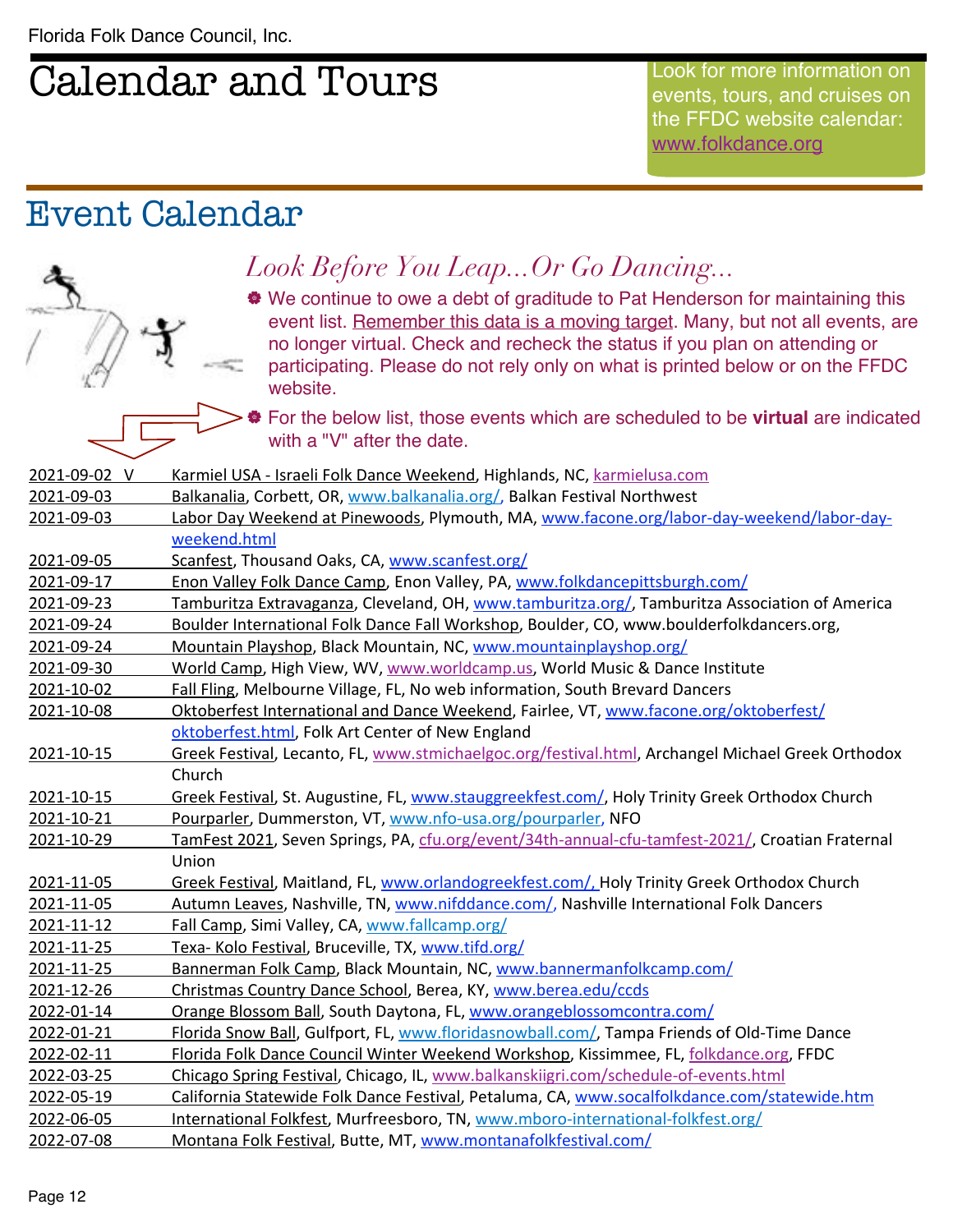### Give Credit Where Due by Vicki Kulifay

I recently learned that the website of virtual dancing we've been attributing to Dale Adamson was really created (and continues to be updated) by Judith English (from Ottawa, Ontario). We know Dale is very supportive and helpful (especially in hosting the site), but kudos really belong to Judith for the data. Judith graciously said I didn't need to point this out – just correct the attribution in the newsletter. But I felt recognition and correction were both needed in this case.

Judith English has created a calendar for virtual dancing: Use this link to access the calendar: [https://daleadamson.com/](https://daleadamson.com/events-calendar/) [events-calendar/](https://daleadamson.com/events-calendar/)

Use this link if you want to submit something to the calendar: <https://daleadamson.com/event-submission/>

Use this link to access various other items (including Andy's calendar!): [https://daleadamson.com/other-online-event](https://daleadamson.com/other-online-event-calendars-of-interest/)[calendars-of-interest/](https://daleadamson.com/other-online-event-calendars-of-interest/)

Andy Pollock has created a calendar for virtual dancing: <https://tinyurl.com/andyscalender>

### Folk Dance Tour Contacts

For Dance on the Water Folk Tours, see <http://folkdanceonthewater.org> or contact David and Marija Hillis at [folkdanceonthewater@gmail.com](mailto:folkdanceonthewater@gmail.com) or 510-459-0092.

For Seminars of Greek Dance with Kyriakos Moisidis, contact [moisidiskyriakos@gmail.com](mailto:moisidiskyriakos@gmail.com).

For tours with Sonia and Cristian, see <http://www.soniacristian.net> or contact Sonia at [sonia\\_dion@hotmail.com](mailto:sonia_dion@hotmail.com).

For Jim Gold Folk Tours, see <http://www.jimgold.com> or contact Jim Gold at [jimgold@jimgold.com](mailto:jimgold@jimgold.com) or 201-836-0362.

For tours with Zeljko Jergen, contact Fusae Senzaki Carroll at [fusaec@aol.com](mailto:fusaec@aol.com) or 916-798-4675

For tours with Tineke van Geel (sometimes assisted by Maurits), contact them at [http://www.tinekevangeel.nl.](https://tinekevangeel.us7.list-manage.com/track/click?u=e8e4191cccd1e843834c39f89&id=c74b493d11&e=b961ec0dde%22%20%5Ct%20%22_blank)

For the Macedonian and Bulgarian Folk Tour, please contact Vlasto at [sunstagecompany@gmail.com](mailto:sunstagecompany@gmail.com) or visit [https://](https://sunstagecompany.wixsite.com/arts) [sunstagecompany.wixsite.com/arts](https://sunstagecompany.wixsite.com/arts)

Please note: The Florida Folk Dancer prints information on folk dance tours, camps, and other events that may be of interest to our readers. This does not imply an endorsement or recommendation of any tour or camp (except our own FFDC events!)